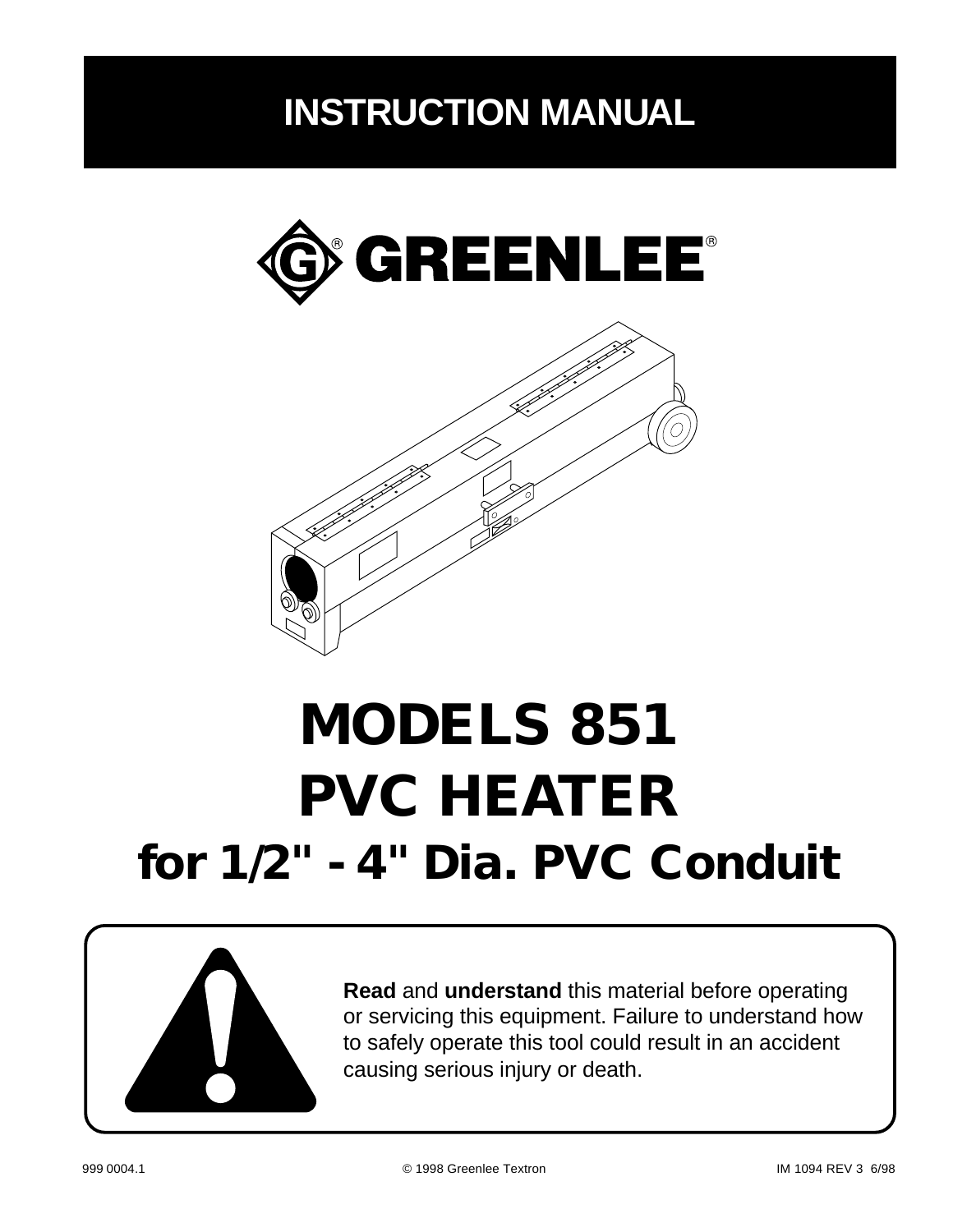## **IMPORTANT SAFETY INSTRUCTIONS**



The symbol above is used to call your attention to instructions concerning your personal safety. Watch for this symbol. It points out important safety precautions. It means **"ATTENTION! Become alert! Your personal safety is involved!"** Read the message that follows and be alert to the possibility<br>of personal injury or death.

## **ADANGER**

Immediate hazards which, if not avoided, WILL result in severe personal injury or death.

## **AWARNING**

Hazards or unsafe practices which, if not avoided, COULD result in severe personal injury or death.

## **ACAUTION**

Hazards or unsafe practices which, if not avoided, COULD result in minor personal injury or property damage.

Safety is a critical factor in the design of Greenlee equipment. The best program starts with a safety-conscious operator. The information highlighted in this bulletin describes operating practices for the benefit of the workers who will use our equipment in their daily jobs. Comments from users are appreciated.



#### **AWARNING**

A person who has not read and does not understand all operating instructions is not qualified to operate this tool.

Failure to read and understand safety instructions could result in injury or death.

## **SAVE THESE INSTRUCTIONS**

**Additional copies of this manual are available upon request at no charge.**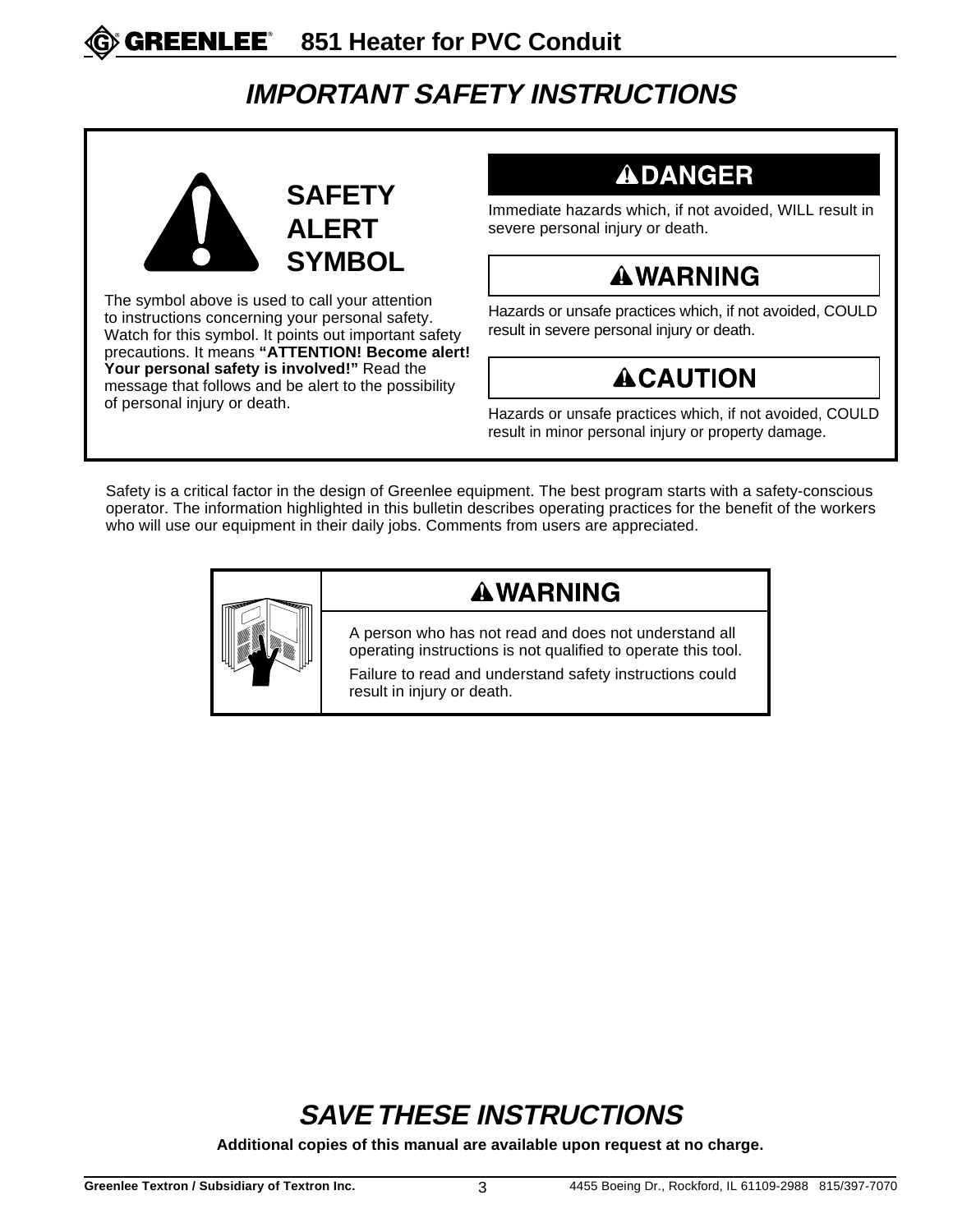## **IMPORTANT SAFETY INSTRUCTIONS**

#### **ADANGER**

Do not use this heater in a hazardous environment. Hazards include flammable liquids, gases, or other materials. Using this heater in a hazardous environment can result in a fire or explosion.

Failure to observe this warning will result in severe injury or death.



## **AWARNING**

Electric Shock Hazard. Do not expose heater to rain or moisture. Failure to observe this warning can cause severe injury or death.

## **AWARNING**

Heater temperature will exceed 538° C (1000° F).

- Wear insulated gloves when using this heater and when bending PVC.
- Do not leave heater unattended.
- Unplug when not in use.

Failure to observe these warnings can result in severe burns.



#### **AWARNING**

Use in a well-ventilated area. Hot PVC will give off fumes. Failure to observe this warning or precaution can result in serious injury or injury.

## **ACAUTION**

- Inspect tool before operating. Replace any worn, damaged or missing components with Greenlee replacement parts.
- Use this heater for manufacturer's intended purpose only. Do not use as a space heater. Use other than that which is described in this manual can result in injury or property damage.

## **IMPORTANT**

If using an extension cord, use one with the following characteristics:

- 14 AWG minimum
- 45 meters (150') maximum

Using a lighter gauge or longer cord will cause a loss of heating power.

## **SAVE THESE INSTRUCTIONS**

**Additional copies of this manual are available upon request at no charge.**